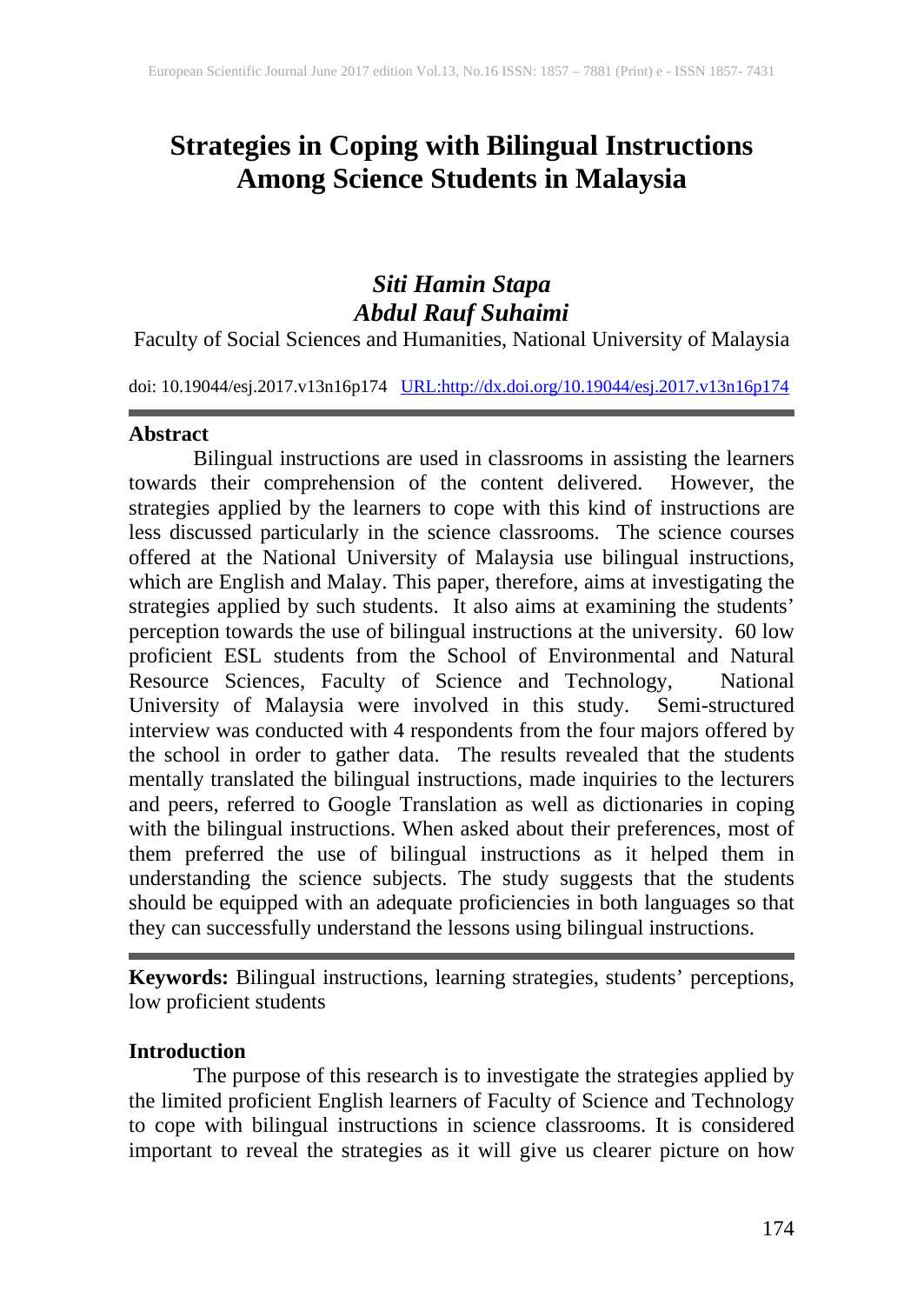these students learn and comprehend the subject matter taught in two different languages.

The implementation of using ne particular language as the medium of instruction in the teaching of Science and Mathematics in Malaysian education system has been altered several times in the past till the recent time. Due to the concerns that there are huge and paramount needs to empower the proficiency of English Language amongst the Malaysian students, the former Prime Minister, Tun Dr Mahathir bin Mohamad, in 2003, had introduced a policy which stated that these two critical subjects would be taught in English Language onwards. Following this announcement, the implementation of English as the language of instruction for the teaching of Science and Mathematics started in 2003 for Year 1, Form 1, and lower six (Lan and Tan, 2008).

However, due to some reasons, this policy had caused fairly severe objections from the citizens, academicians, politicians, as well as the nationalists. Skepticism that grew upon this issue was due to the fact that for years, the teachers had been trained to teach these subjects in Bahasa Malaysia and the sudden quantum leap to change the norm could not suitably fit into the Malaysian context. It was deemed as a trifle ambitious education plan for the nation which did not holistically take into consideration the students' proficiency levels in English Language, particularly those from the rural areas. People were also in the state of dilemma whether to proceed enforcing the use of the national language to maintain national identity or to encourage people to be more proficient in English in order to compete in the globalized world (Ha, Kho, and Chng 2013).

By voicing that Bahasa Malaysia must be prioritized in the education system, they demanded for the alteration in the previous policy by which pressing the needs to teach these subjects in the national language, Bahasa Malaysia. Subsequently, in 2012, the Deputy Prime Minister, Tan Sri Muhyiddin Yassin announced a revised policy which instructed that these two subjects would be taught back in the national language. As far as the matter is concerned, this indecisive policy has somehow or rather disrupted the learning process of the students.

At tertiary level, these subjects are on the contrary taught in English Language. However, the case is slightly different in the National University of Malaysia (UKM). Since this university still strongly upholds the use of Bahasa Malaysia in its education system, the instructions in the science classrooms have to be delivered in this language. Nonetheless, with realization that English is an important international language for the trade and transfer of scientific knowledge (Gill 2004, cited in Asiah 2013), the educators find that there is a huge need to incorporate the use of English in teaching content along with Bahasa Malaysia. This improvised method of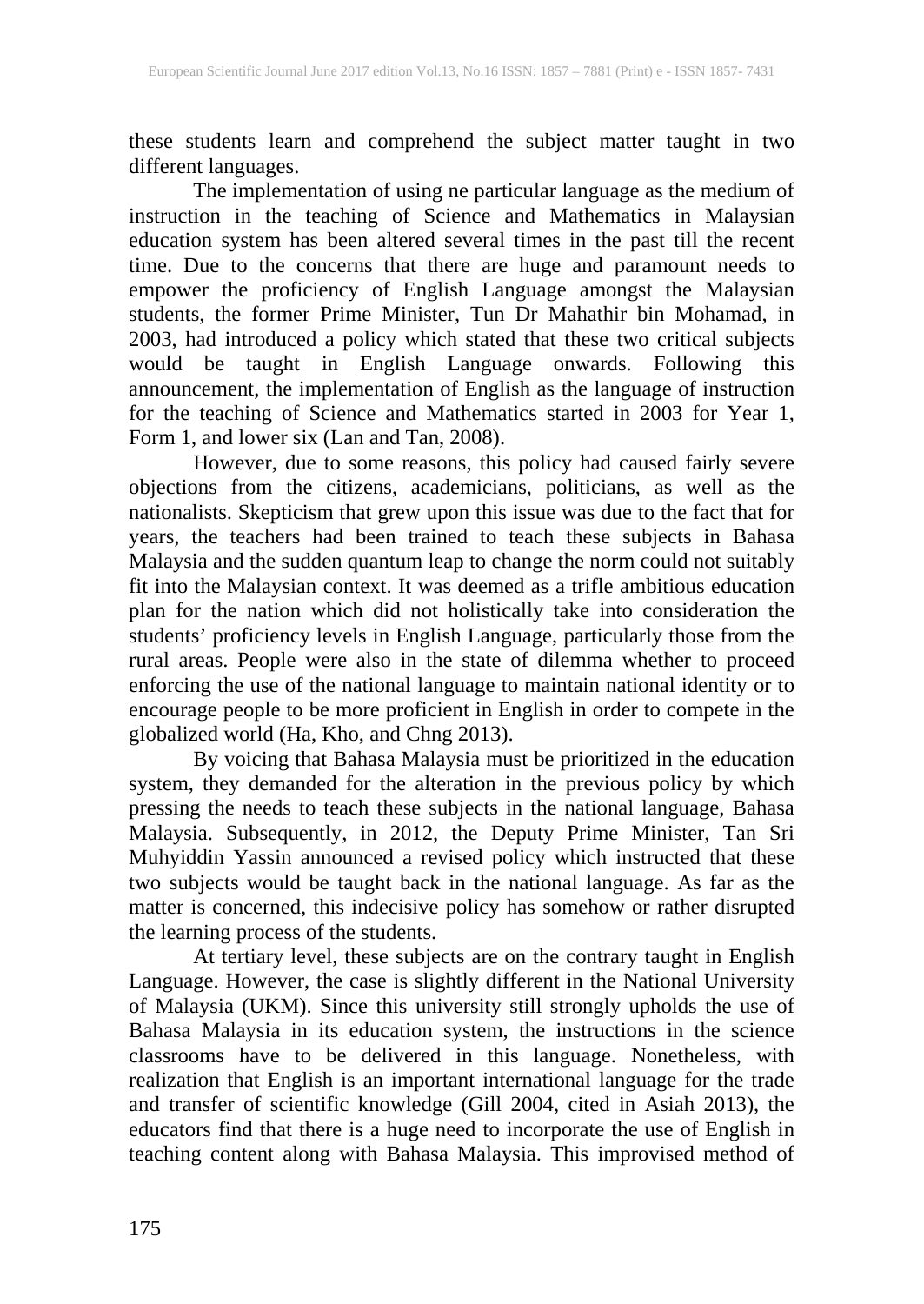teaching is hoped to give adequate exposure of the scientific knowledge to the students from a global perspective as well as to help them to comprehend the content better. As a result, the instructions are given bilingually. A number of researchers have conducted their studies on the effectiveness of bilingual instructions towards learning. However, lesser attention is given to the aspects of how do the students cope with and perceive the use of bilingual instructions in their learning.

In the Faculty of Sciences and Technology (FST), and the National University of Malaysia (UKM), the use of bilingual instructions in science classrooms is practiced largely by the lecturers. These science subjects are taught in both languages, English and Bahasa Malaysia. At times, the use of Bahasa Malaysia surpasses the use of English Language. The students do not only encounter bilingual instructions in classrooms. In fact, they have to deal with this when doing revisions, completing assignments, sitting for quizzes and examinations, and when writing their fundamental theses in their final year. Lopez and Patricia (1992) pointed out that with the increasing awareness of bilingualism, language policies are being created and educators tried to redesign curricula to better serve the needs of language of the minority students. However, encountering with bilingual instructions is not always easy. Considering that the students' proficiency levels of English are varied, the comprehension of the content taught might also be affected. This has led the researcher to hypothesize that the ability to cope with bilingual instructions depends on the language proficiency of the students.

### **Definition Of Bilingualism**

In the new landscape of rapid urbanization, communication between an individual with another is no more only occurring between parties of similar cultural backgrounds. Instead, the communication occurs crossing the borders of different cultures and languages. To enable this, acquisition in the second or foreign language is imperative. An individual who is incapable of mastering at least one second or foreign language is often regarded as handicapped. Therefore, people nowadays are doubling their efforts to acquire and attain proficiency in other languages. This occurrence together with the growth of knowledge in language studies have significantly contributed to the emergence of a term, bilingualism. Basically bilingualism entails the ability to speak in more than one language. Bilinguals are often broadly defined as individuals or groups of people who obtain the knowledge and use of more than one language (Butler and Hakuta 2006).

This is supported by Baker (2011) who generally agrees that a bilingual is an individual who is capable of using two languages. It comprises the ability to speak, write, listen, and read in those two languages. These scholars further add that bilingualism is a complex psychological and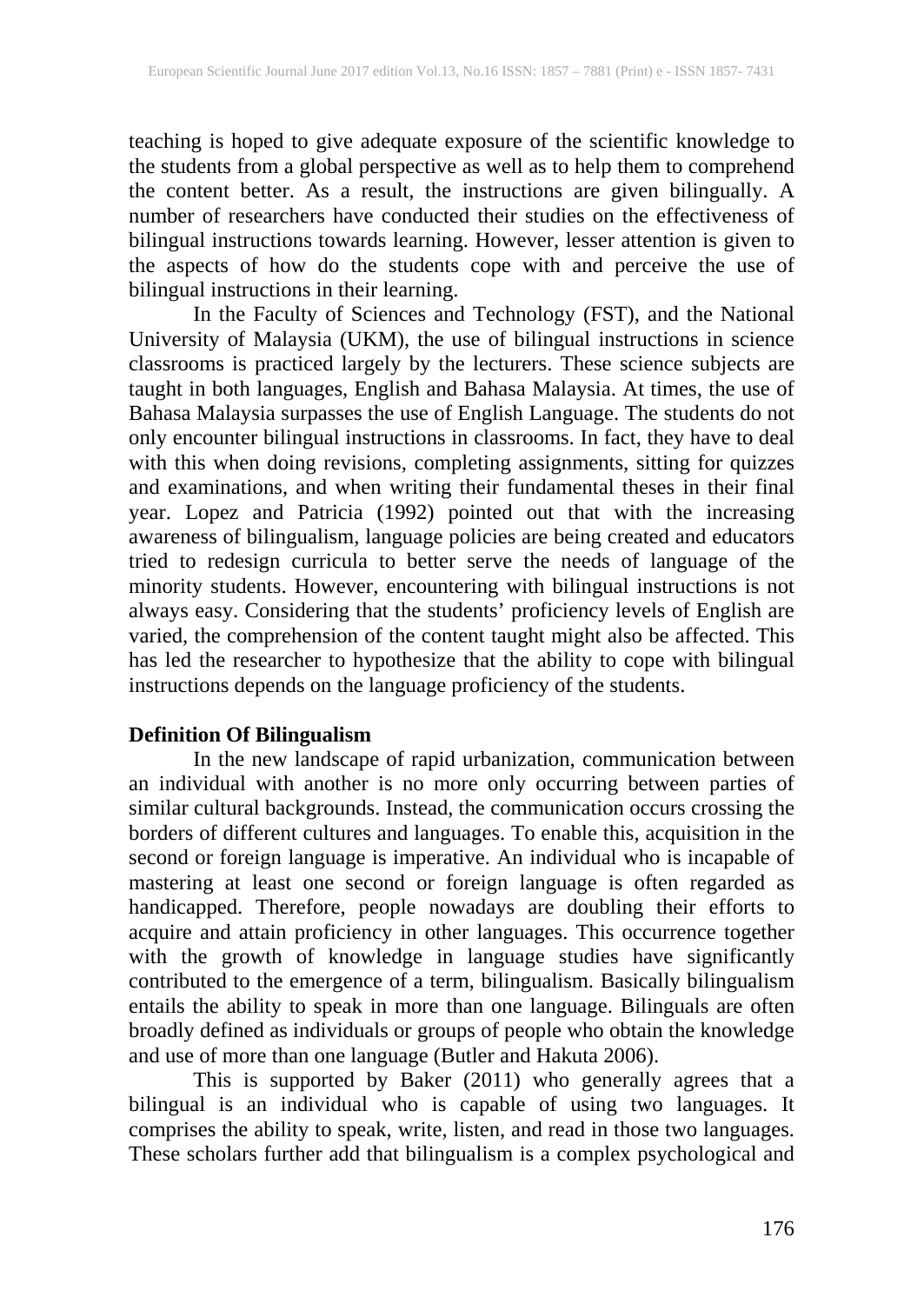socio-cultural linguistic behaviour and has multi-dimensional aspects. Similarly, Gottardo (2008) also shares his views with regards to the nature of bilingualism. He defines bilingualism as complex and is influenced by multiple factors such as the edge of acquisition of the second language, continued exposure to the first language (L1), relative skill in each language and the circumstances under which each language is learned. Since bilingualism is regarded as a linguistic behaviour, there will be uncertainties to what degree a person can be described as a bilingual. Certain questions, as raised by Butler and Hakuta (2006) for instance;

- "how much does one needs to know of more than one language in order to be qualified as a bilingual individual" and
- "what do we mean by knowing two languages"

serve as clear evidences to prove the flexibility of defining bilingualism. This is due to the fact that a type of behaviour cannot be measured numerically. Because there are no clear criteria to define a bilingual, various ways of defining bilingualism might come out, depending on the settings of the studies.

### **Coping with Bilingual Strategies**

Knowing how the students cope with their learning is exceptionally crucial. This is supported by Mackeracher (1996) who states that the more we know the basic processes of learning and strategies used by an individual, the more effectively we can facilitate their learning. A number of researches (for example,Van Kraavenoord and Goos, 2003) investigated the strategies applied by the bilingual students to cope with reading task. Lavadenze (2003) in his research has revealed such results which are pertinent to this research. He discusses that the bilingual students of Spanish and English who are learning Spanish generally use contextual clues, decoding skills, and text structure to comprehend the unknown sentences. He further adds that the younger learners are, however, needed a greater amount of assistance to verbalize their thinking process. These younger learners usually have the propensity to utilize the strategies of pausing, self-questioning, rereading, and using context. He concludes that in order to understand a text that appears difficult to the learners, they need to employ metacognitive and metalinguistic strategies. In a similar research on bilingual students, Jimenez (1997) has mentioned the strategies used by the successful bilingual students to cope with reading tasks. He explains that these students are capable of transferring or applying their literacy knowledge and abilities from one language to the other. They also strategically implement this knowledge in a timely manner (Jimenez 1997). When encountering with unknown words of unfamiliar expression in English, they have well-defined strategies to cope with them. What we can simply deduce from this research is that the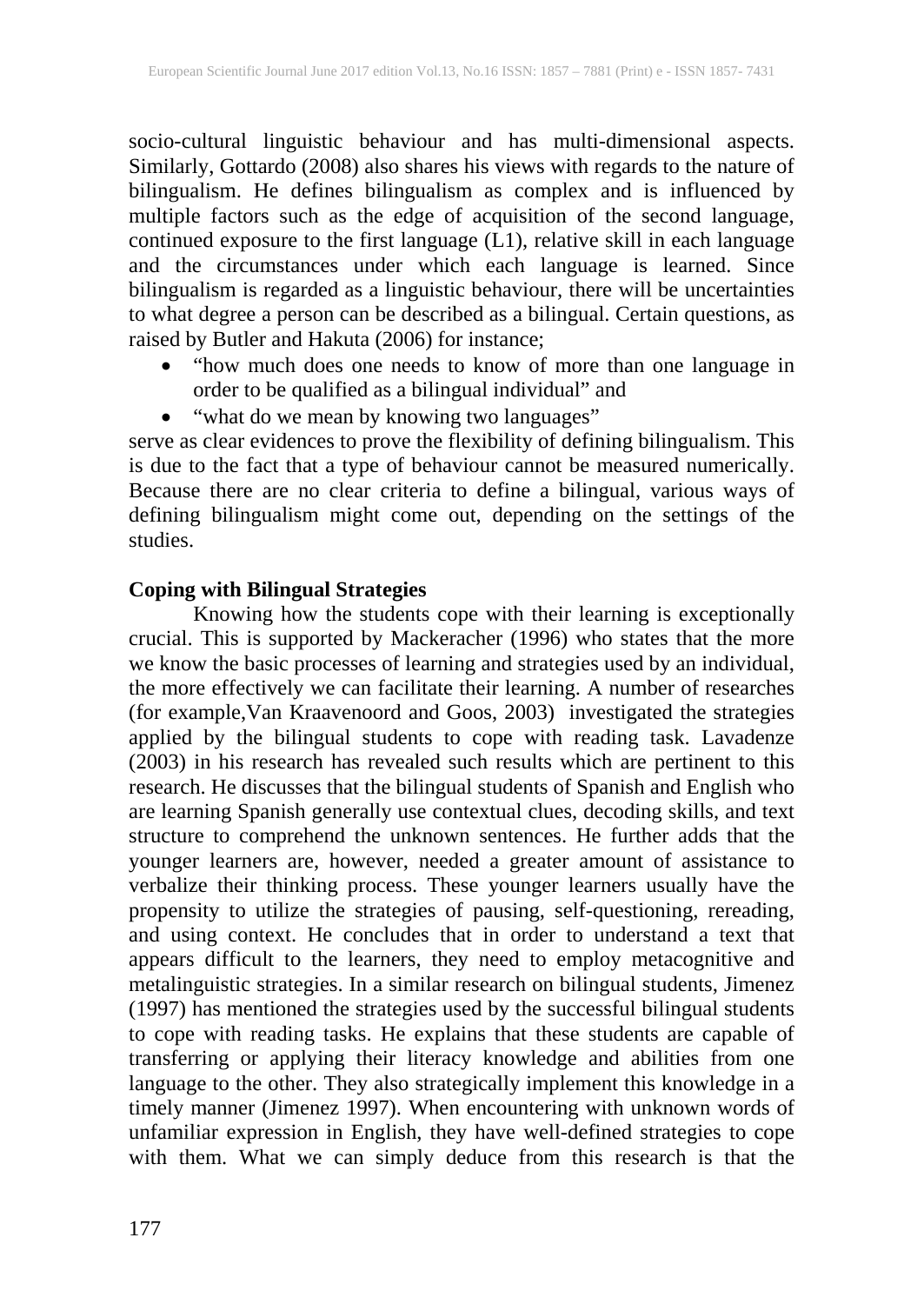proficiencies of two languages can positively affect the academic achievement of the students. This is supported by the Common Underlying Proficiency (CUP) which is proposed by Cummins (2000) who claims that cross-lingual proficiencies can promote the development of cognitive and academic skills.

Padron (1992) has also conducted a study on the strategies applied by the bilingual students to cope with reading tasks. He has drawn the distinctive strategies applied by the good and weak learners when encountering with difficult reading texts. The seven good strategies according to Padron (1992) are:

- Summarizing in writing
- Underlining important parts of the story
- Self-generated question
- Checking through the story to see if you remember all of it
- Asking questions about the parts of the story you do not understand
- Taking notes
- And imaging or picturing the story in your mind

On the contrary, the weak learners tend to apply different strategies and there are as listed below:

- Thinking about something else while reading
- Writing down every word
- Skipping the part you do not understand
- Reading as fast as you can
- Saying every word over and over again
- Looking up words in dictionary
- And saying the main ideas over and over again.

Though in general these distinctive strategies as proposed by Padron (1992) might appear reliable, there are some uncertainties in the criteria of considering which strategies belong to the good and weak learners. Firstly, 'skipping the part that you do not understand' cannot be simply categorized as a weak learner's strategy. This is because anyone will tend to commit the same thing if there is limited time constraining them. This also applies to the strategy of 'looking up words in dictionary'. If the words a learner encounters are difficult, regardless of their intelligence and abilities, they must have to refer to the dictionary to look up for the definition. Therefore, this strategy appears to be used not only by a particular learner, but by most of them.

### **Bilingual instructions**

Studies pertaining to bilingualism are usually conducted in the countries where the citizens are of plural societies. Christian (1994) has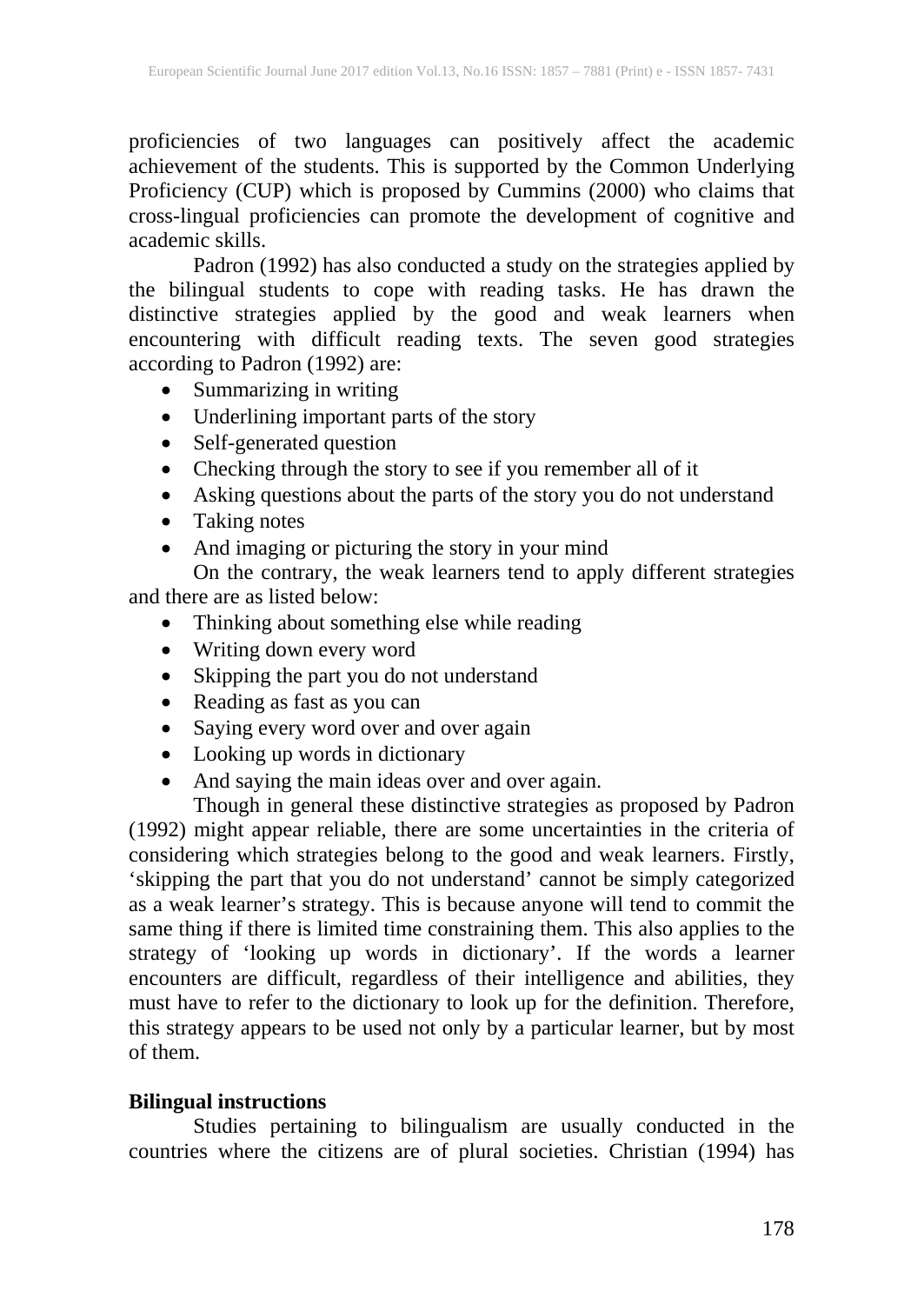conducted a research to investigate the effectiveness of a two-way bilingual education. This two-way education program generally shares the aims of bilingual proficiency, academic achievement, and positive cross-cultural attitudes and behaviours (Christian 1994). In the research, she reported that the two-way bilingual education that was implemented in the schools around America had bore its fruition in promoting academic achievement for minority and majority students. This was due to the fact that the mediums of instructions used were intelligible to all students. Another compelling result had also revealed that the students hoped that the bilingual education would help to improve the relationships between the majority and minority groups. However she argued that while the approach works best when the numbers of students are balanced, they are many reasons why this may not always be feasible. Though the number of the students who are being enrolled into the programs might be considered balanced, the students' abilities might have been overlooked. This will rather affect the successful implementation of the bilingual education. The notion that bilingualism facilitates learning is further solidified by a research conducted by Zare and Mobarakeh (2013). Slightly in a different way of viewing the effectiveness of bilingual education, this research specified its scope to the English vocabulary learning of the students. They had conducted a research on the effects of bilingualism on L3 vocabulary learning among Iranian EFL learners. This study investigated whether Arabic-Persian bilinguals (APBs) took advantage of their bilingualism in learning the third language, English, versus Persian monolinguals (PMs). The participants had sat for a vocabulary test which was conducted to testify their recognition and production skills of vocabulary in English language. The recognition skills were tested by asking the participants to fill in the blanks with given answers at the bottom. Meanwhile, the recognition skills were tested by directing the students to give definitions of words given. The result illustrated that there was no significant difference in the recognition skills between the APBs and PMs. However, the APBs scored higher in the production skills. This, according to Zare and Mobarakeh (2013) was due to their ability to take advantage of knowing two languages in learning third language by associating third language words with related concepts and words in the first and second languages. On the contrary, the PMs could only resort to their first language. It reflected that the PMs were lacking the power of activating the passive knowledge (recognition) to produce communicatively well-formed strings of words. The results from this research prove that bilingualism brings positive effects towards the English vocabulary learning of the students.

In addition, by considering the social settings of Iran in general, this shows that a country with a diverse population (Parilah and Fauziah 2007) necessitates a more localized, flexible, and comprehensive educational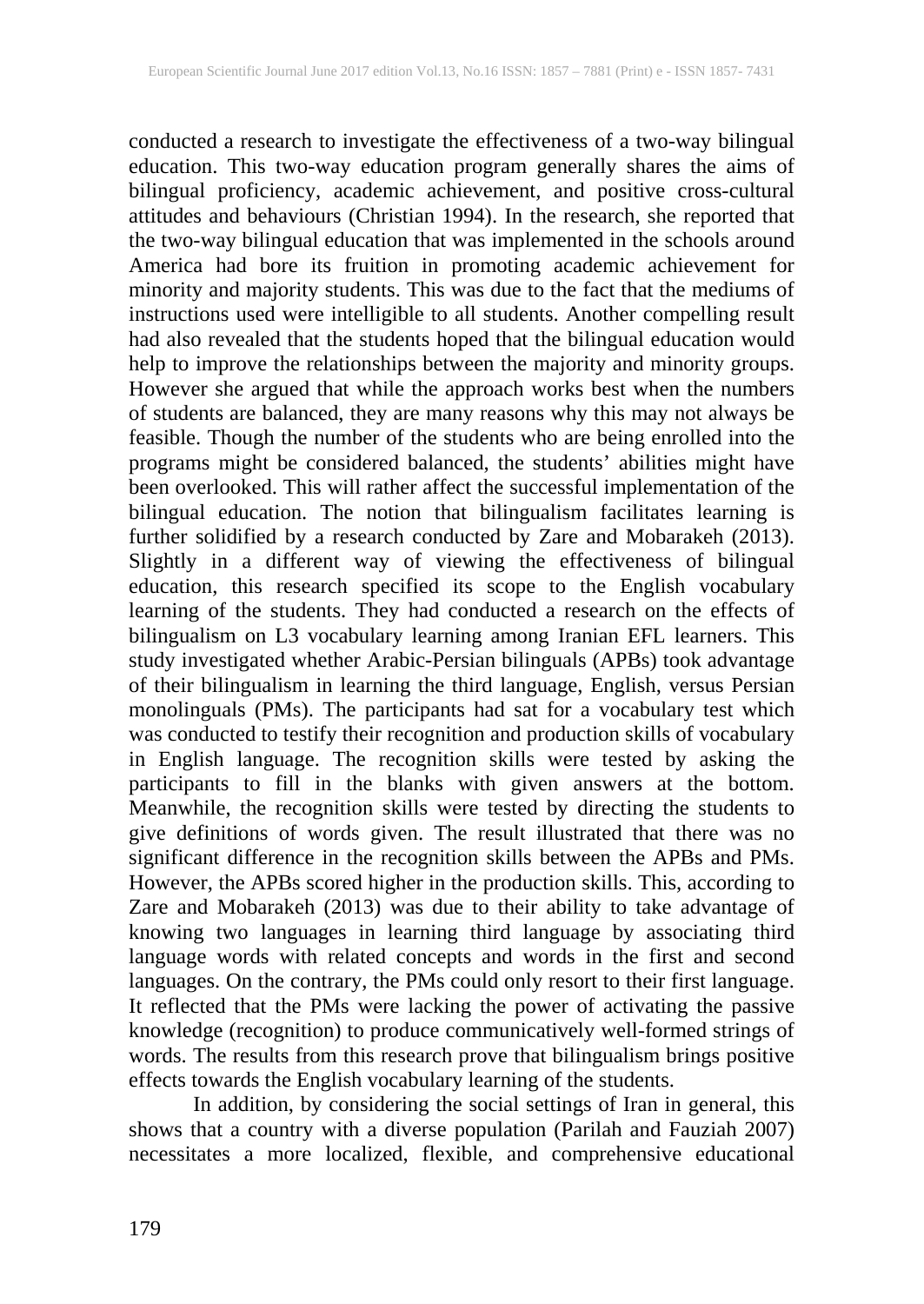courses to accommodate all the students' needs and expectations with different linguistic, cultural, and social background. Bilingual education, as proposed by Finch (2009). Amongst them are:

- Sufficient resources
- Educational opportunities
- Competent and qualified teaching staff

He then concluded that an effective infrastructure for implementation, a comprehensive support system, and an informed teachertraining program should be provided to ensure its success. Though his research is based on the Korean educational system of which English is treated as a foreign language, the aspects proposed by him are seen as universal and applicable to not only in a particular homogenous country like Korea.

#### **The study**

This study investigated the strategies applied by the students from the Faculty of Sciences and Technology (FST) in UKM to cope with bilingual instructions in their science classrooms. Another area that was covered was their perceptions towards the use of bilingual instructions. Therefore, a qualitative method was used to conduct this research. Interviews were conducted with selected students to get detailed information regarding the strategies they applied to cope with bilingual instructions.

#### **Sample**

There are five schools under FST; 1) School of Biosciences and Biotechnology, 2) School of Applied Physics, 3) School of Environmental and Natural Resource Sciences, 4) School of Chemical Sciences and Food Technology, and 5) School of Mathematical Sciences. The second year students from the School of Environmental and Natural Resource Sciences were \sample for this research. This particular school was selected because the frequency of bilingual instructions used in the classes under this school was reported higher compared to the other schools. Meanwhile, the second year students were chosen for this research due to their availability to be understudied since they did not have as packed schedules as the third year students.

### **Procedures of gathering data Interview**

The interview sessions were conducted with four selected students from each major (Marine Science, 2) Environmental Sciences, 3) Biology, and 4) Geology). For the convenience of the students, the interview sessions were conducted in the languages preferred by them. This was to assist them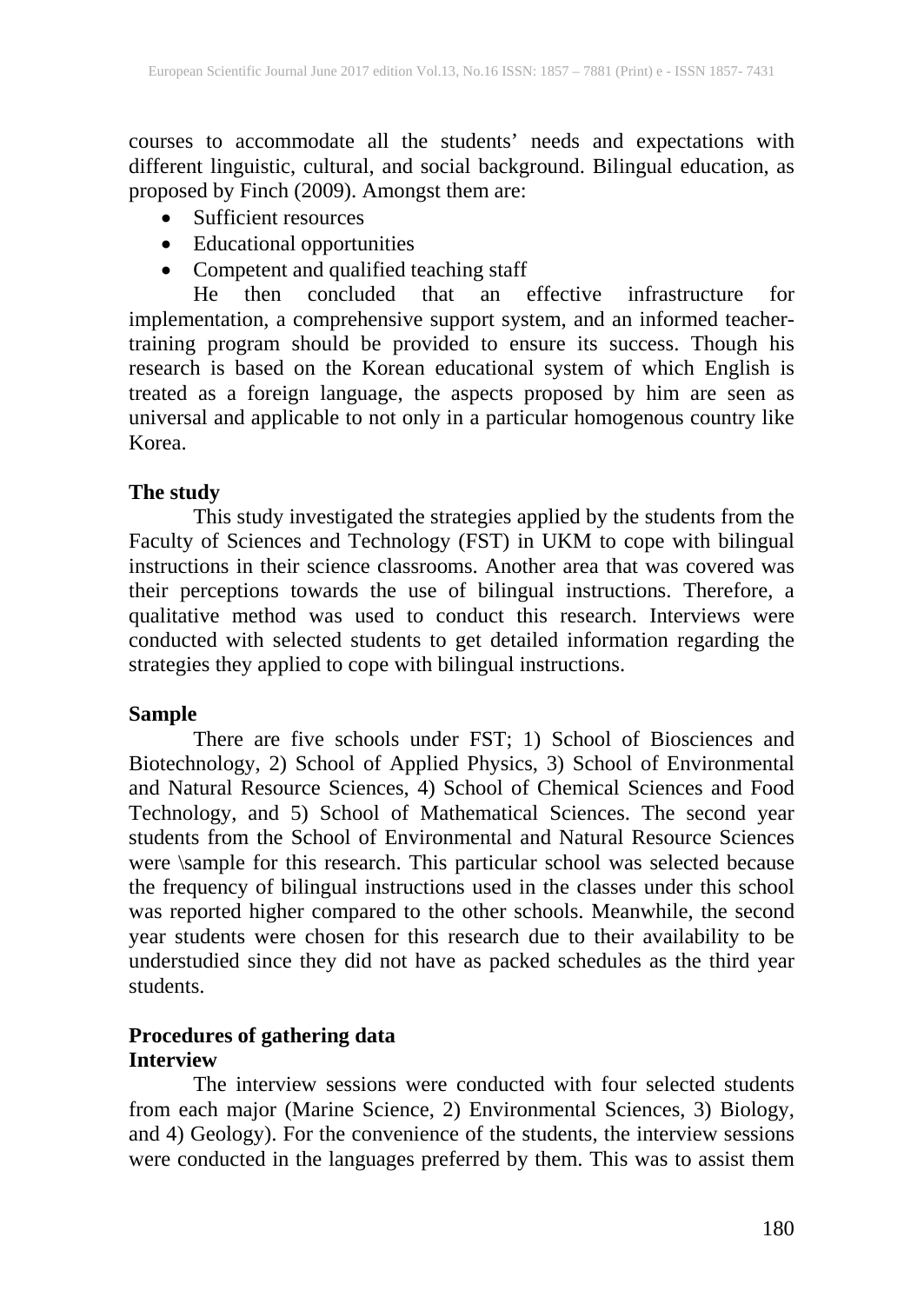in their expression of thoughts during the sessions. Another main reason was that they are the limited proficient English learners. Therefore, a fully structured English interview might not be suitable to be conducted with them. The session was also expected to take place within 10 to 15 minutes. However, the duration might be lengthened or shortened depending on the willingness of the students to answer the interview questions.

### **Results and findings**

The investigation on the strategies applied by the science students to cope with bilingual instructions will provide us with a clearer picture of how they learn and comprehend the subject matter. This knowledge too enables the lecturers to facilitate their learning by using better approaches. The discussion of the findings will first address the strategies applied by these limited proficient English learners in coping with bilingual instructions. For that reason, four students from the School of Environmental and Natural Resource Sciences majoring respectively in the four majors which are 1) Marine Science, 2) Environmental Sciences, 3) Biology, and 4) Geology were interviewed to elicit the required data. The criterion for the interviewee selection was their results in the Malaysian University English Test (MUET). The four were the students who had scored Band 3 and lower in that English Proficiency Test. Respondent A is a male student from the Science Marine Program and he is 21 years old. Respondent B on the other hand, a male student, is from the Environmental

Sciences Program and 23 years old. Respondent C and D are both female students majoring respectively in Biology and Geology Programs. Both are also 21 years old. As for their results in MUET, three respondents obtained Band 3 and they are Respondent A, B, and C. Meanwhile, Respondent D scored Band 2 in that English Proficiency Test. Prior to the interviews, some open-ended questions were prepared regarding the strategies they applied to cope with bilingual instructions in their science classrooms. The interviews were conducted in both languages, English Language and Bahasa Malaysia in order to assist them in their expression of thoughts. Below are the results and findings obtained from the interviews.

### **Question 1**

Do you faced any difficulties to understand the content of the lectures due to the lecturers' usage of bilingual instructions?

Most of the respondents admitted that they have faced several problems with this matter, but are still manageable. This is due to the fact that the unfamiliar scientific terminologies in Bahasa Malaysia are the ones that trouble them, not the context of the content. While bilingual instructions might sometimes assist them in their comprehension of the content, it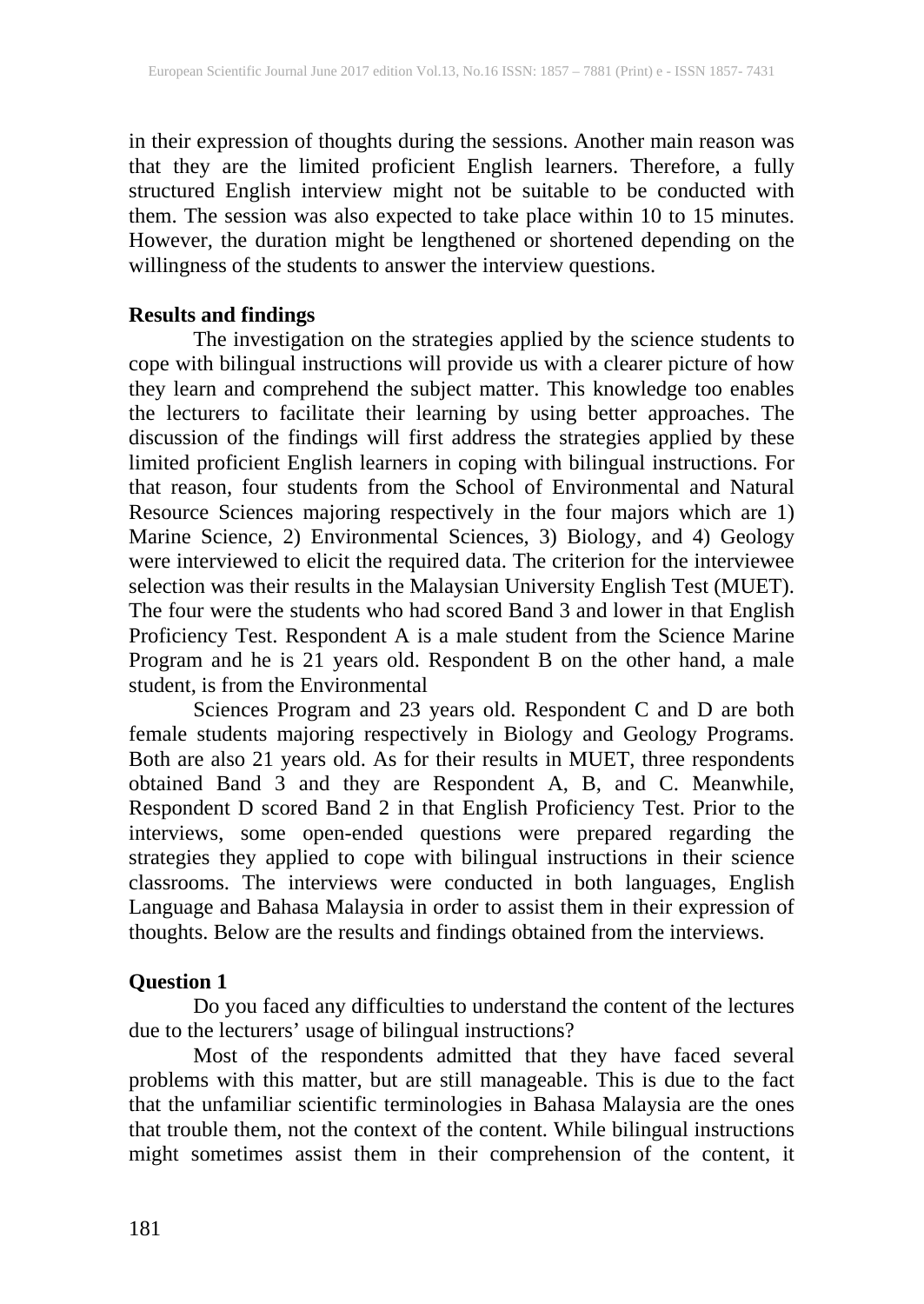however complicates their learning when it comes to completing their task/assignments. Respondent C mentioned that sometimes the assignments have to be written in Bahasa Malaysia even though they have earlier learned the subject matter in English. Respondent B also mentioned the difficulties they will have to encounter when writing their theses as they have to use Bahasa Malaysia instead of English.

### Respondent A

*Haah, susah jugak bila kami kena belajar dalam Bahasa Malaysia. Kadang kadang lecturers switch to English. But most of the time, lecturers speak in Bahasa Malaysia. Yang susahnya bila tiba-tiba lecturers guna perkataan Sains yang dalam Bahasa Malaysia. Lain sangat bunyinya. Lawak pun ada bila dengar.*

TRANSLATION: *Yes, it is quite difficult when we have to learn in Bahasa Malaysia. Sometimes, the lecturers will switch to speaking in English. But most of the times, lecturers will speak in Bahasa Malaysia. The tough part is when the lecturers use scientific terminologies in Bahasa Malaysia. They sound weird and funny too.*

From the answers given by Respondent A, it is understood that the problem which Respondent A faced is his inability to fully grasp the meaning of the difficult scientific terminologies. As he also added that some of these words sounded weird and funny to him, it tells the researcher that he is unfamiliar with these scientific terminologies, thus complicating his learning.

#### Respondent B

*Biasa-biasa sahaja. Nak kata susah nak faham (tu) tak jugak. Sebab kami actually faham apa yang pensyarah (tu) nak sampaikan. Pensyarah pun banyak explain dalam English. Sebab kami dari sekolah dulu memang belajar Sains dalam English, so it's not so difficult (la). So... yeah, tak susah sangat. Tapi susah bila bab nak tulis thesis semua tu. (Kan) kami kena tulis dalam Bahasa Malaysia.*

TRANSLATION: *Just fine. Well, I am not saying that it is difficult to understand the lectures because we actually do understand what the lecturers are saying. Furthermore, they also explain about something more in English than in Bahasa Malaysia. It is not actually difficult for us to understand them because we already had the experience of learning science subjects in English during our schooling years, so it helps. However, it will be difficult for us to write our theses as we have to write them in Bahasa Malaysia.*

Respondent B commented that his prior knowledge of learning Science subjects in English during his schooling years helped him to adapt to the bilingual teaching method in UKM. This therefore validates the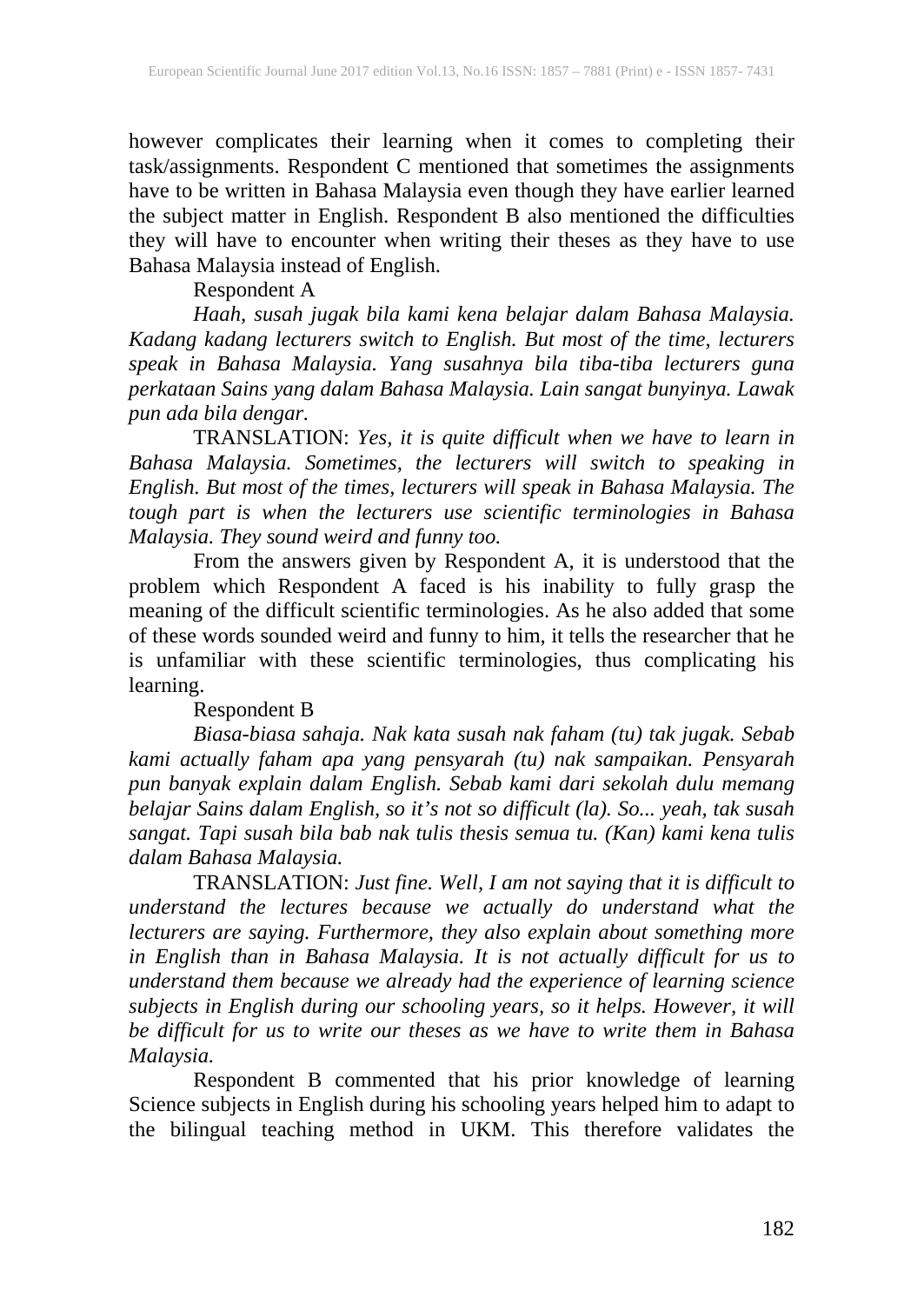Threshold Hypothesis proposed by Cummins (2000). The respondent's proficiency in English has enabled him to take advantage of bilingualism.

### Respondent C

*Not so, because we understand what the lecturers are talking about. Ada juga pening-pening sikit. Sebab kami confused samada lecturers nak ajar dalam BM atau English? But faham (je) both languages. But bila nak buat assignments tu susah (la). Sebab kadang-kadang lecturers bagi assignments yang kena tulis dalam BM. Susah bila nak cari perkataan yang dalam English (tu) dalam Bahasa Malaysia. Jadi macam lambat sikit (la) bila nak complete kerja (tu).*

TRANSLATION: *Not much of a problem because we actually understand what the lectures are talking about. Maybe it is a bit confusing sometimes. It is so because we are unsure whether the lecturers want to teach the subjects in Bahasa Malaysia or in English. But both languages that are being used are still understandable to us. It is however difficult when it comes to completing our assignments. Sometimes they have to be written in Bahasa Malaysia. It is difficult to find the equivalent scientific and English terminologies in Bahasa Malaysia. Thus, delaying our task completion.*

The lecturers' usage of bilingual instructions appeared to be nondistracting to Respondent C's learning. However, she mentioned that it was difficult for her to complete her assignments which had to be written in Bahasa Malaysia since she is not familiar with the scientific words in this language.

### Respondent D

*Susah jugak. Sebab saya dah biasa belajar dalam Bahasa Inggeris. Jadi, bila diajar dalam Bahasa Malaysia, saya jadi confused. Bukan nak kata saya tak faham, cuma ada (la) sikit-sikit perkataan yang pelik tu.*

TRANSLATION: *A little bit difficult. This is because I used to learn Science in English. So, when it is taught in Bahasa Malaysia, I become confused. Not to say that I do not understand it, but there are some words that appear weird to me.*

Similarly, Respondent D also faced the same problem as Respondent A and C which was to understand the scientific terminologies in Bahasa Malaysia. This is due to the fact that she used to learn science subjects in English and a change in the language of instructions complicates her learning.

#### **Question 2**

How do you overcome this problem?

Several strategies to cope with bilingual instructions were mentioned by the respondents. Basically these strategies can be categorized into two categories which are: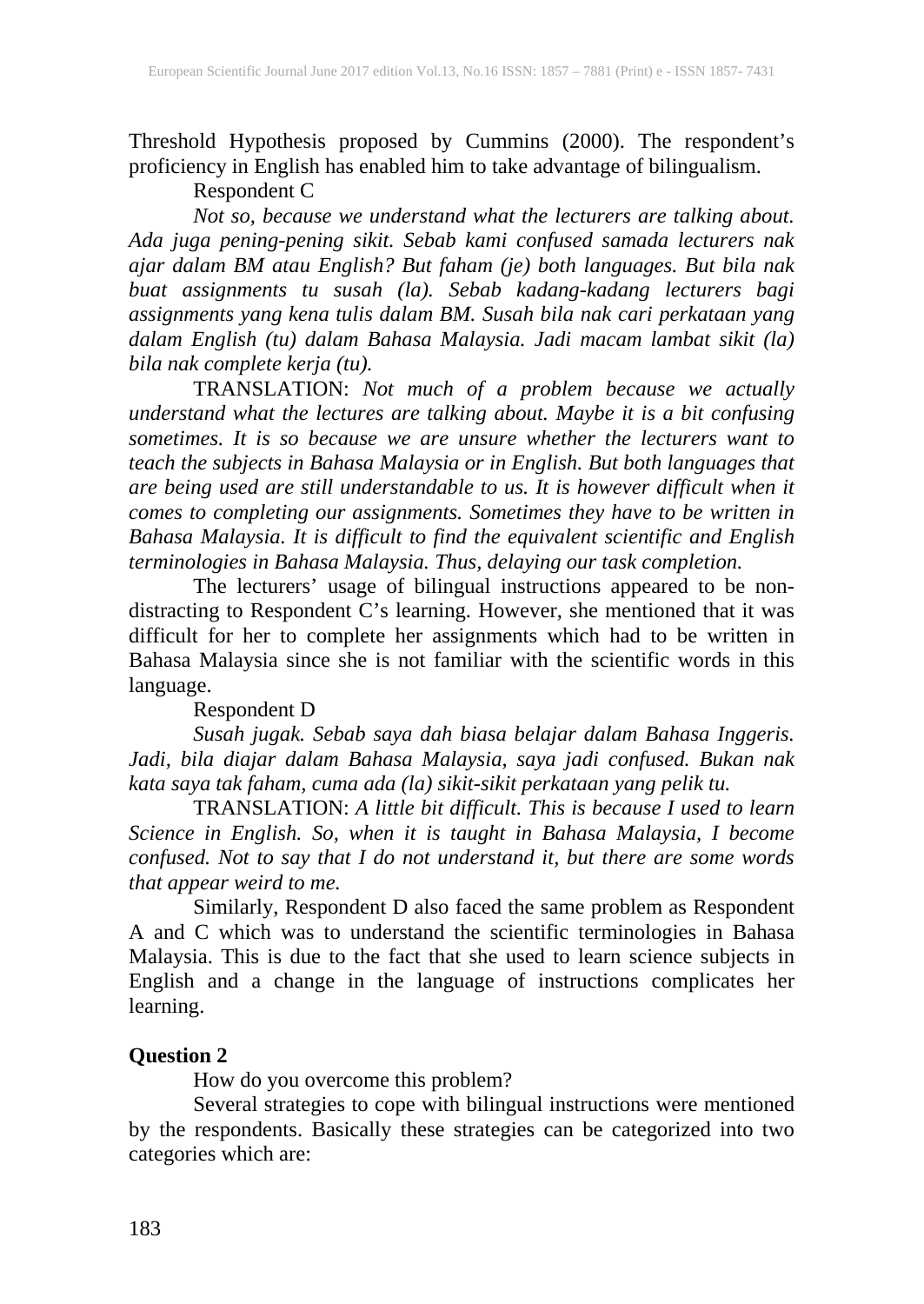1. The strategies they apply to comprehend the lectures and

2. The strategies they apply to complete the tasks

In order to comprehend the lectures, the respondents would mentally translate the difficult scientific terminologies while at the same time try to understand the content of the lectures (Respondent B and C). They would also make inquiries to the lecturers if they did not understand certain words during the lectures (Respondent A, B and C).

The other party that they would make their inquiries to was their academically reliable peers (Respondent A and D). They had also applied some strategies when completing the tasks. Firstly, they would use Google Translate to search for the equivalent words in the target language.

Respondent A commented that this application is reliable. However Respondent B explained that the translation made by this application is not always accurate. They are times when the translation made by it sounds weird and funny. This leads the researcher to deduce that the accuracy of translation made by Google Translate is inconsistent. The other strategy as mentioned by Respondent D was also referring to dictionaries, though they might not be much of a help to them. This is because the definitions given by the dictionaries are more language-related.

### Respondent A

*Usually, saya akan tanya lecturers balik kalau saya tak faham perkataanperkataan tu. Tapi kadang-kadang kalau saya segan, saya just tanya kawankawan sahaja. Ada yang boleh tolong sebab (diaorang) pandaipandai English.*

*Saya guna juga Google Translate. Boleh pakai juga application (ni).*

TRANSLATION: *Usually, I will ask the lecturers back if I do not understand those words. But, since I sometimes feel shy to do so, I will just ask my peers. Some of them can help us as they are good in English. \*I also use Google Translate. This application is reliable for me.*

The strategy that Respondent A used in order to comprehend the lectures was basically by making inquiries to the lecturers. This was done during the lectures, tutorials, as well as during consultations with their respective lecturers. However, as he sometimes felt shy to make inquiries during the lectures, he resorted to asking his friends. These are his peers who he regards are academically reliable. Nonetheless, being academically reliable here does not mean that they are only excellent in Science subjects, rather, excellent and proficient in English Language too. Meanwhile, the strategy that Respondent A used to complete his task was by referring to Google Translate. Generally, this application is designed to aid the internet browsers in translating words from a language to another. A wide range of languages around the world can be translated using the software. With regard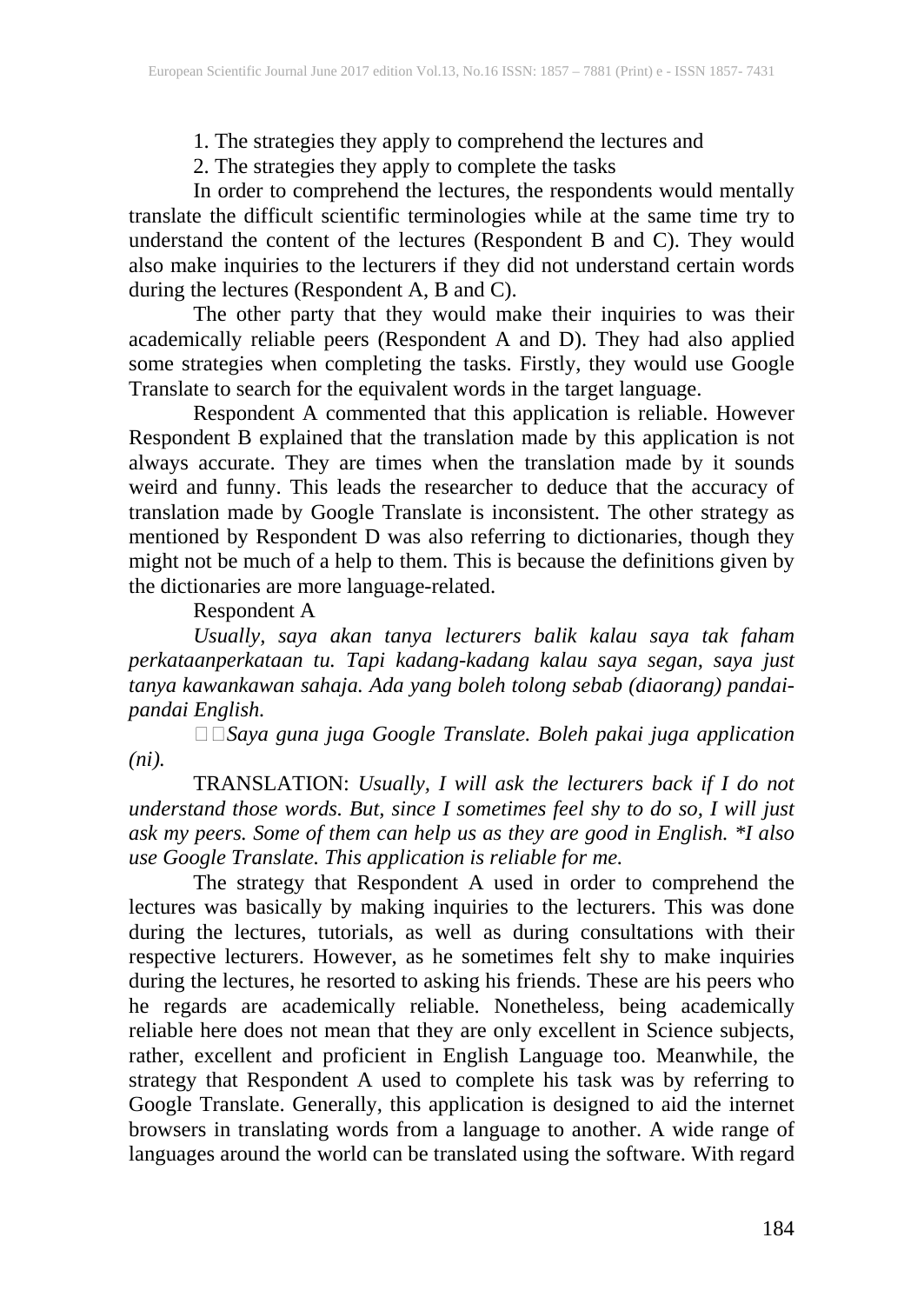to Respondent A's response, he commented that this application has been helpful to his task completion.

### Respondent B

*I will just translate dalam otak time lecturers tengah mengajar kalau ada sesetengah perkataan yang diguna oleh lecturer (tu) dalam English or dalam Bahasa Malaysia. Nak translate from English to Bahasa Malaysia tak ada masalah sangat. But it is difficult to translate from Bahasa Malaysia to English. Sebab perkataan Bahasa Malaysia yang kami dengar (tu) pun kami tak pernah dengar sebelum ini.*

*Sometimes I also ask the lecturers. But not always.*

*Google Translate saya ada guna juga. Tapi translationnya of course macam*

*tak betul sangat.*

TRANSLATION: *I will just mentally translate those difficult words whether in English or in Bahasa Malaysia during the lectures. I find that translating words from Bahasa Malaysia to English is harder than translating words from English to Bahasa Malaysia. This is because we actually have never heard of some of the Malay words that we hear during the lectures. \*Sometimes I also ask the lecturers, but not that frequent. \*I use Google Translate too, but the translation made by this application is not always accurate.*

Respondent B was found to be utilising several strategies while coping with bilingual instructions. During lectures, he would mentally translate the difficult words while at the same time too try to understand the content of the lectures. Basically, mentally translating words from a language to another is feasible if the words that are to be translated are easy. However, there are some obstacles which might hinder this cognitive process. Firstly, if the meanings of the words in a particular language are already inaccessible to the learners, then the process of mentally translating the words to the other language will be affected or blocked. Secondly, there is also this factor of time constraint. The students do not only have to deal with the difficult terminologies, but also to understand the content of the lectures in that allocated lecture time. In the case of Respondent B however, it can be concluded that he already has the proficiencies in both languages, thus easing his learning. Nonetheless, still, he needed lecturers' assistance in clarifying some words which appeared difficult to him.

As for the strategy he applied to complete the task, he also used the similar strategy of referring to Google Translate like what Respondent A did. However, he regarded this tool as inconsistently reliable. This is because the translation made by it is not always accurate as it only does a direct translation. A direct translation is one that does not take into account the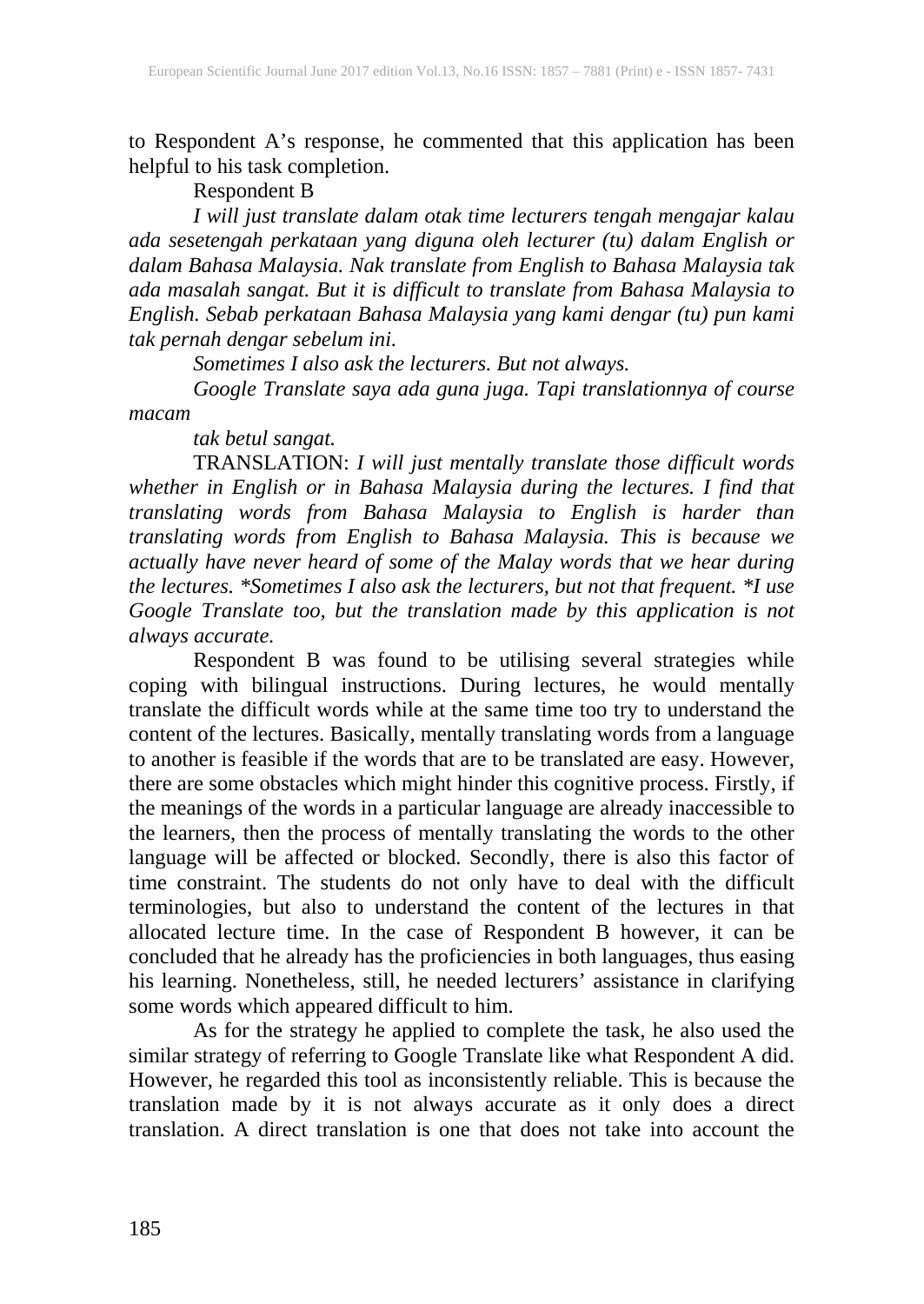context of the text. It therefore leads to the production of the translated words which are not cohesive and do not cohere with thetext.

### Respondent C

*Saya just translate and at the same time try to understand what the lecturers teach us. Saya slow sikit (la) bila lecturers guna perkataan BM untuk like describe proses-proses (ke). Tanya kawan-kawan pun ada juga. Sebab ada yang faham. Ada yang tak faham. Macam saya, susah sikit nak faham BM words yang lecturers guna (ni). 'Penyahjatan' semua (tu).*

TRANSLATION: *I will just translate and at the same time try to understand the lectures. I am a bit slow when it comes to understanding the Malay words used by the lecturers to describe things, for example, like describing processes etc. I will also ask my friends because there are some of them who understand those words. But for a person like me, I find it difficult to understand the Malay words used by the lecturers. For example, like the word 'penyahjatan'.*

Respondent C also mentioned the strategy of mentally translating the words during lectures like what Respondent B had pointed out. Since she had problem to understand the Malay words used by the lecturers, finding the equivalent words in English would then be difficult for her.

#### Respondent D

*Owh... tanya kawan sahaja. (Diaorang) pun pandai-pandai. Lagi....saya cari maksud perkataan-perkataan tu dalam kamus. Saya ada kamus Oxford (tu). Tapi guna kamus Oxford (tu) pun susah and tak banyak bantu sangat pun. Okay (je). Tapi sebab definition (tu) macam berbungabunga dalam English, jadi tak berapa specific sangat maksudnya. Yang kita nak definition dalam Sains, bukan English.*

TRANSLATION: *I will just ask my friends as some of them are clever. Other than that, I will search for the definitions of those words in dictionary. I actually have one Oxford dictionary. But referring to that dictionary does not help that much. It does help in some ways. It is just that the definitions are flowery, making the definition less specified. What I want is the scientific definitions, not English-related ones.*

There were two strategies applied by Respondent D. Firstly, she would ask for help from her peers who she regarded as clever. Secondly, she would also refer to dictionaries. However, she commented that referring to dictionaries did not always help her in completing her tasks. This is because the definitions given by the dictionaries do not conceptually explain the meanings of the words. Rather, the definitions are given in a more languagerelated structure.

#### **Question 3**

Could you briefly demonstrate to me on how do you do that?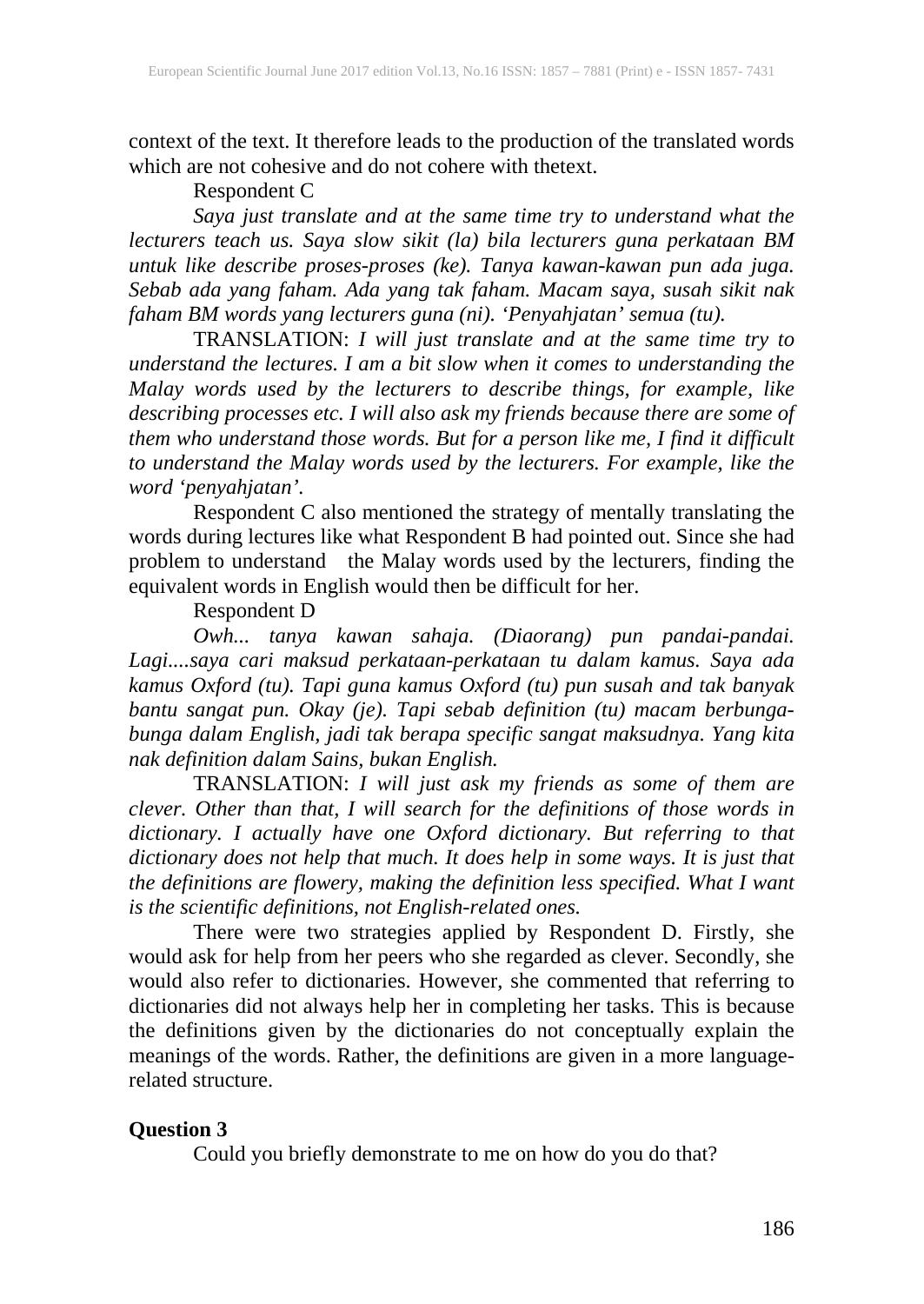This question was specifically asked to Respondent B as he mentioned that the translation made by the Google Translate application is inaccurate. He came out with a word '*water bath*', a biological terminology of which its equivalent word in Bahasa Malaysia is *'takungan air panas'*. He demonstrated to the researcher on how he translated the word using this application and the translation proposed by it came out to be *'mandi air'*. The translation of this word is clearly incorrect. Therefore, the accuracy and reliability of this translating application is inconsistent. This occurs as this application only makes direct translation without considering the context and the words that are translated.

Respondent B

*Contohnya, perkataan 'water bath'. Dalam BM sepatutnya maksudnya takungan air panas. Tapi, sekejab saya 'google translate' perkataan ni. Tengok, translationnya jadi mandi air. So tak betul.*

TRANSLATION: *For instance, the word 'water bath'. Its equivalent word in Bahasa Malaysia is supposed to be 'takungan air panas'. But let me translate this word first using this Google Translate. See, the translation becomes 'mandi air', so it is not accurate.*

#### **Question 4**

Do you find the strategies you have been using helpful to your learning?

Basically most of the respondents answered that the strategies they have been applying to cope with bilingual instructions have been helpful to their learning. However, Respondent B and D who had earlier mentioned about the usage of Google Translate responded that the unreliability and inaccuracy of this application becomes a problem to their learning. As they have little sources of references regarding the definitions of scientific terminologies, they have no choice but to resort to referring to Google Translate. As the translation made by it is inconsistently accurate, they will have to reconfirm with the lecturers about the correct definition/translation.

Respondent A

*So far, yes it is helpful. Lecturers selalunya akan explain (la) betulbetul the definition and what not.*

TRANSLATION: *So far, yes, it has been helpful. Lectures will usually explain the definition and what not.*

The answer given by Respondent A tells the researcher that the clarification made by the lecturers regarding students' inquiries were helpful to their learning. Therefore, it can be generalized that making inquiries to lecturers in bilingual teaching environment largely aids students' comprehension about the subject matter.

Respondent B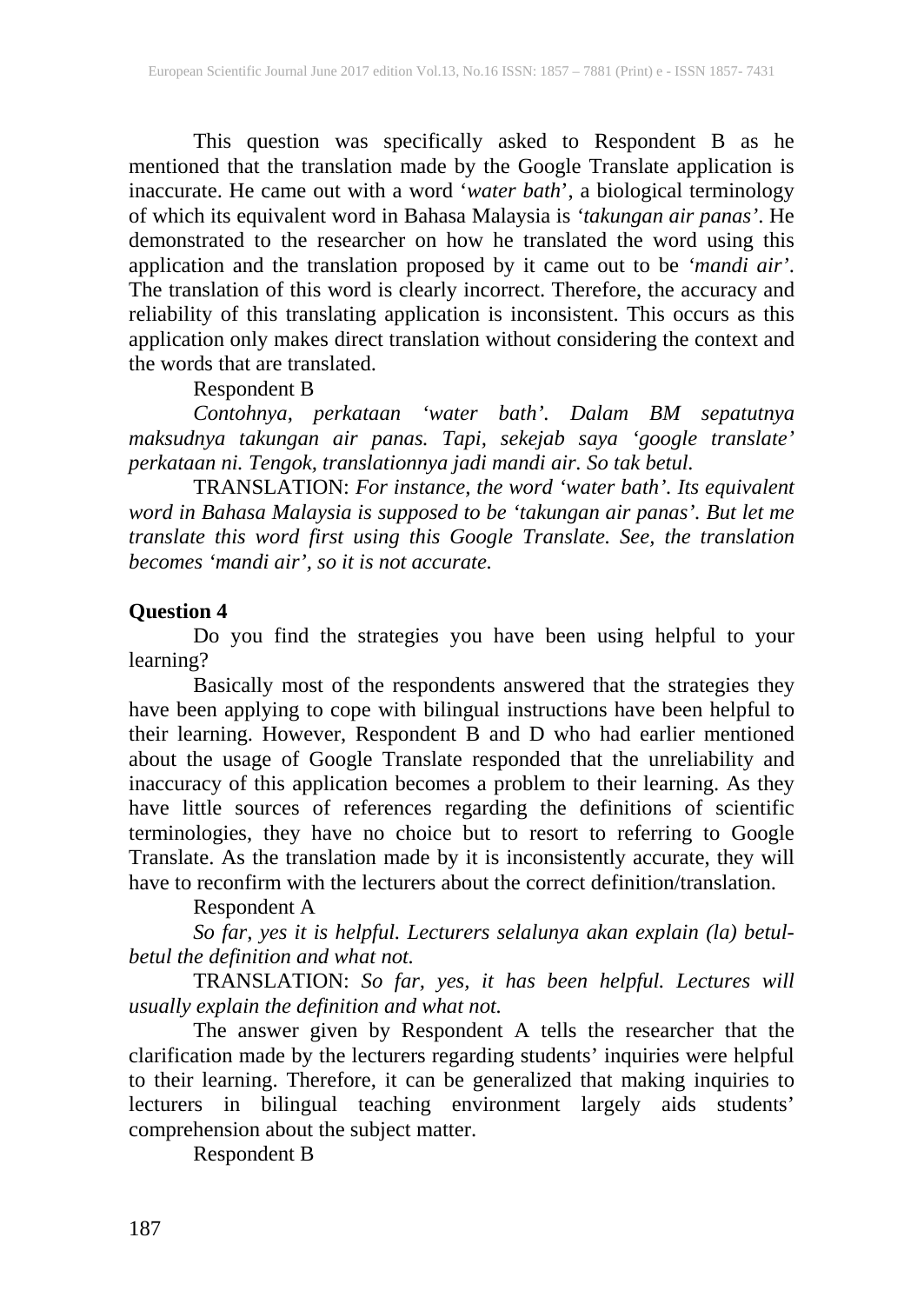*Macam yang saya cakap tadi, 'Google Translate' tak berapa nak betul sangat. Kalau betul, memang senang kerja kami.*

TRANSLATION: *Like what I have said before, the Google Translate application is not that reliable. If it does, it will definitely ease our learning.*

The strategy of referring to Google Translate was found to be inconsistently helpful in bilingual teaching environment. Though it does translate words to a target language, its infidelity of translation becomes a factor that makes it unreliable to science students' learning.

Respondent C

*Okay (la). Saya rasa setakat (ni) cara yang saya dah apply untuk faham instructions lecturers (tu) membantu saya (la). So ya... Lagi pun bukan masalah sangat pun, perkataan-perkataan (tu) sahaja. Yang related dengan topic apa yang diajar (tu) saya faham sebenarnya. Perkataanperkataan Melayu (tu) (je) yang kadang-kadang confusing.*

TRANSLATION: *It is fine. As for now, I find that the strategies that I have applied to understand the lecturers' instructions have been helpful to me. Furthermore, understanding the bilingual instructions is actually not a problem to me. It is just that those Malay words which sometimes confuse me. Things that are related to the topic of science is however understandable.*

Respondent C commented that she was able to cope with bilingual instructions. The strategies that she had applied to comprehend the lectures and complete the tasks were helpful to her learning. It then signifies that this respondent has good proficiencies in both English and Bahasa Malaysia, thus enabling her to benefit from bilingualism.

### Respondent D

*Overall, membantu. Tapi yang dictionary (tu), tak berapa membantu sangat (la). Kadang-kadang, tak jumpa pun dalam kamus perkataan yang saya cari. Kalau jumpa pun tak berapa faham sangat. And macam tak best (la) kalua setiap kali nak cari perkataan tu, nak refer kamus. Berat pulak (tu).*

TRANSLATION: *Overall, it does help. But referring to dictionaries is not much of a help though. Sometimes too, I cannot find the words that I am looking for in the dictionary. And even if I find them, it is a little bit difficult for me to understand the definition. Plus, it is not that convenient to use the dictionary when studying. It is heavy.*

Respondent D mentioned that the strategies that she had applied so far in coping with bilingual instructions were helpful to her. Only that referring to dictionaries did not offer much of a help in her learning. There were times when the words that she tried to find in the dictionaries were not there. Even if there were, the definitions only explained the words superficially, not the concepts that the words brought.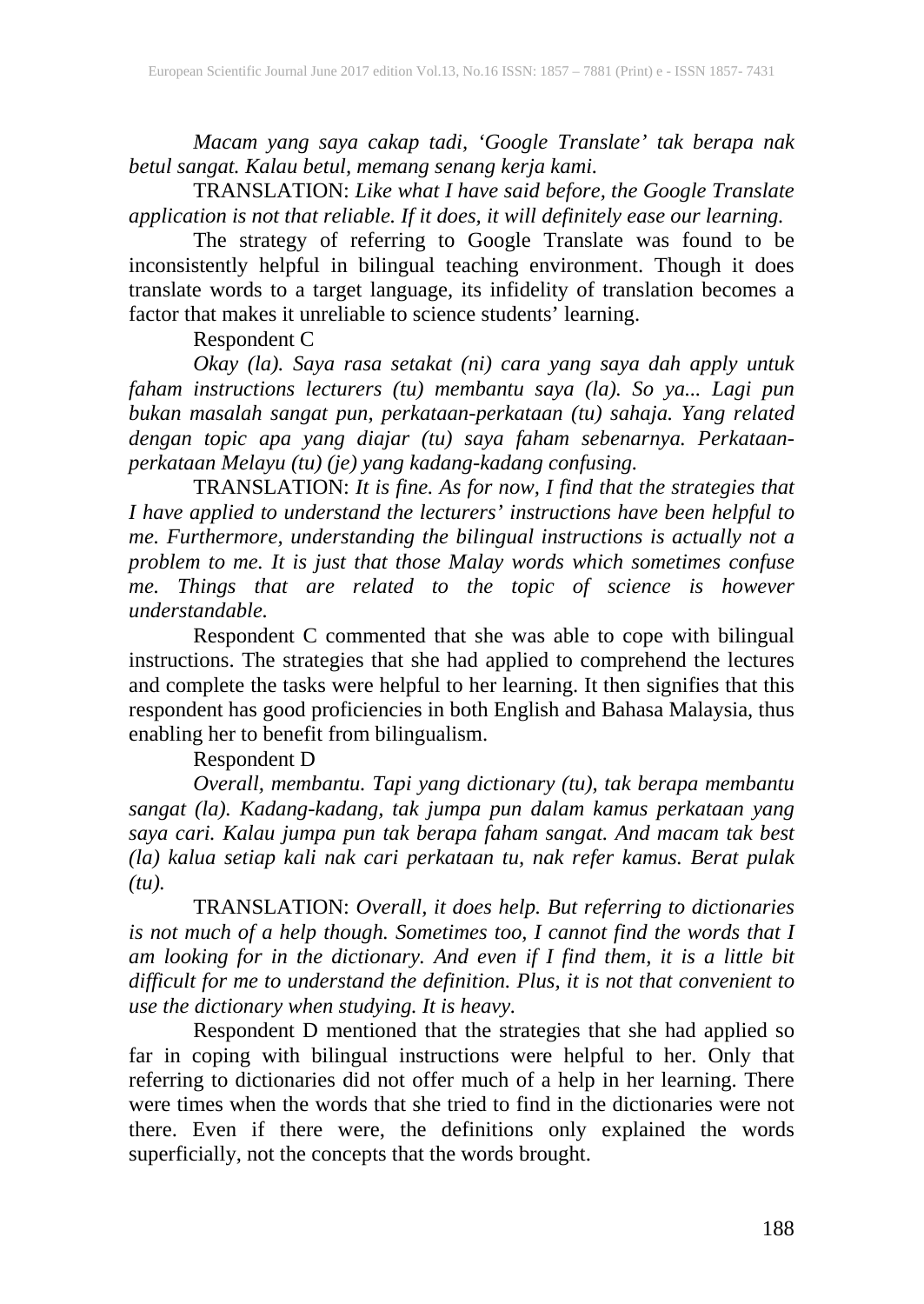### **Conclusion**

Generally, the strategies can be categorized into two; the strategies applied by the students in order to comprehend the lectures and the strategies they apply in task completion. In order for them to cope with lectures which are delivered in bilingual instructions, firstly, they will mentally translate the words uttered by the lecturers. These are employed as there are some words that are unfamiliar to them. Cummins (2000) states that one can only fully benefit from bilingualism if he or she has adequate proficiencies in both the languages. This means that if a student has not yet attained sufficient proficiencies in the particular two languages, it will be difficult for them to gain the benefits from bilingualism. Another factor that can affect a successful mental translation too is the fact that it is done simultaneously with the action of trying to comprehend the content of the lectures. As the students are expected to be able to grasp what are being taught by the lecturers, they will encounter the difficulty in dealing with the two actions. Therefore, the students will resort to other methods in order to cope with bilingual instructions.

Secondly, the students will also make inquiries to the lecturers when they realize that they are unable to comprehend the terminologies used in the lectures. This strategy is found to be employed by many students as it largely aids their comprehension. Coping with bilingual instructions in task completion on the other hand requires different strategies. From the interviews conducted with the respondents, it was found that they frequently referred to Google Translate when they did not know the meanings of or the equivalent words in the target language.

Next, the students will also refer to dictionaries to find for the definitions of the difficult words. Still, dictionaries cannot best serve the students as the definitions are given in a language-related manner. The students might be able to understand the definitions given, but the concepts that the words bring and how they describe scientific processes are still unclear to them.

As the strategies in coping with bilingual instruction are now found, it will then contribute an insight to the lecturers or the course designers on how to better approach the students in their learning in bilingual environments.

### **References:**

- 1. Asiah Mohd Sharif. (2013). Limited Proficiency English Teachers' Language Use in Science Classrooms. *GEMA Online® Journal of Language Studies* 65 (13):12-32.
- 2. Baker, C. (2011). Foundation of Bilingual Education and Bilingualism.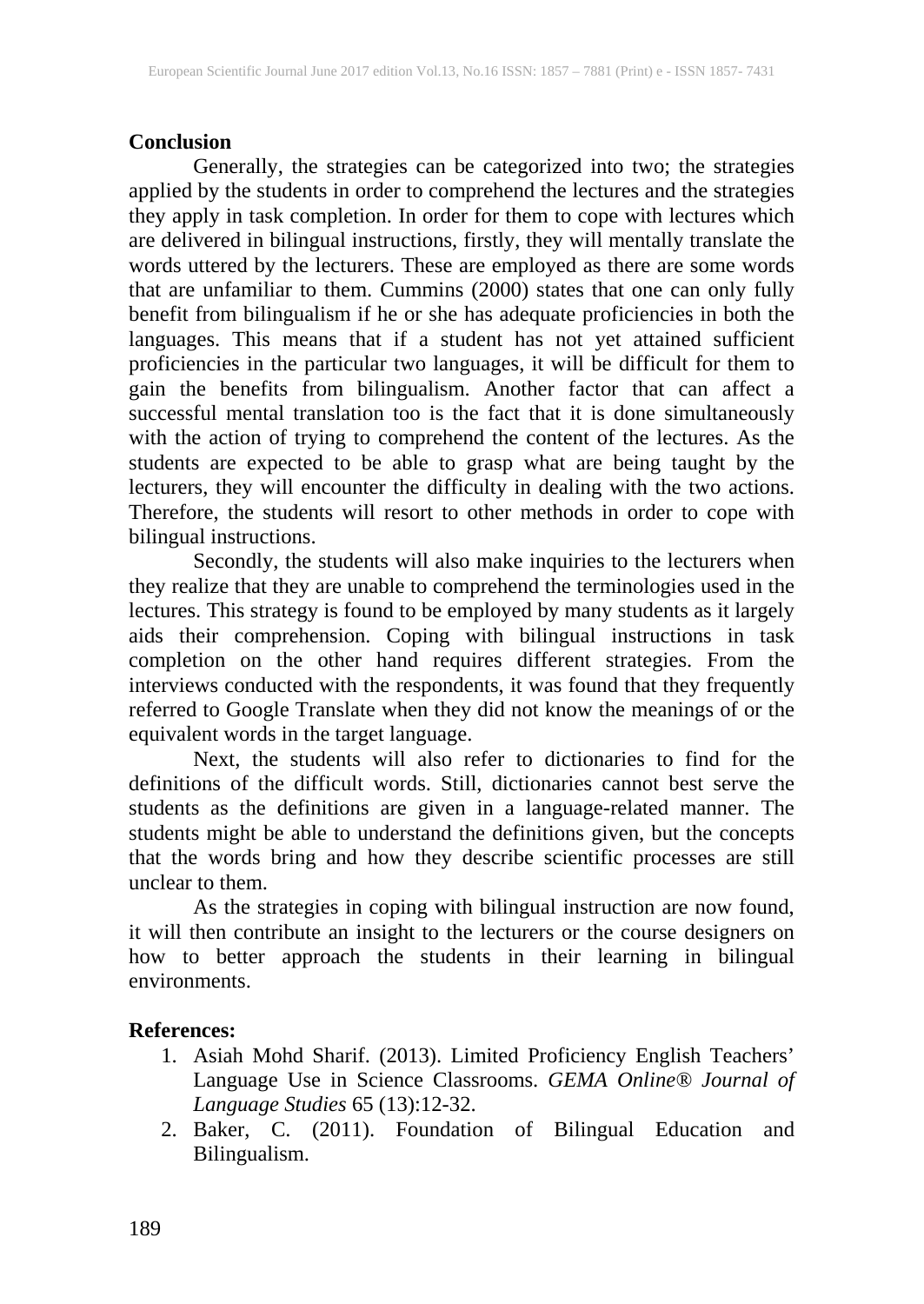- 3. http://books.google.com.my/books?hl=en&lr=&id=fEt5VKBIMSsC &oi=fnd&pg=PR
- 4. 6&dq=foundation+of+bilingual+education+and+bilingualism&ots=i EUlLtpWMQ&si
- 5. g=2ltxhUrOv5PsZHq9ynzUF6xkvL4&redir\_esc=y#v=onepage&q=f oundation%20of
- 6. %20bilingual%20education%20and%20bilingualism&f=false [20 November 2013]
- 7. Butler, Y. & Hakuta, K. (2006). *The Handbook of Bilingualism*. Blackwell Publishing Ltd.
- 8. Christian, D. (1994). Two-Way Bilingual Education: Students Learning Through Two Languages. NCRCDSLL Educational Practice Reports, Center for Research on Education, Diversity and Excellence, UC Berkeley.
- 9. Cummins, J. (2000). *Language, Power and Pedagogy. Bilingual Children in the Crossfire.* Clevedon: Multilingual Matters.
- 10. Finch, A. (2009). European Language Education Models: Implications for Korea. *English Teaching* 64(4): 95-122.
- 11. Gottardo, A. (2008). Assessment of Reading Acquisition in Bilinguals.
- 12. http://literacyencyclopedia.ca/index.php?fa=items.show&topicId=23 7 [retrieved on 17 November 2013]
- *13.* Ha, P.L., Kho, J., & Chng, B. (2013). Nation Building, English as an International Language, Medium of Instruction, and Language Debate: Malaysia and Possible Ways Forward. *Journal of International and Comparative Education* 2(2): 43-61
- 14. Jimenez, R. T. (1997). The Strategic Reading Abilities and Potential of Five Low Literacy Latina/o Readers in Middle School. 32(3): 224- 243.
- 15. Lan, O.S. & Tan, M. (2008). Mathematics and Science in English: Teachers Experience inside the Classroom*. Jurnal Pendidik dan Pendidikan* Jil. 23: 141–150.
- *16.* Lopez, B. & Patricia. (1995). Foundations of Bilingual Education and Bilingualism *Issues in Applied Linguistics 6(1).* 319-335
- 17. Mackeracher, D. (1996). Making Sense of Adult Learning, Toronto: Culture Concepts.
- 18. Padron, Y. 1992. The Effect of Strategy Instruction on Bilingual Students' Cognitive Strategy Used in Reading. *Bilingual Research Journal* 16:3&4.
- 19. Padron (1992). The Effect of Strategy Instruction on Bilingual Students' Cognitive Strategy Use in Reading . *Bilingual Research Journal*, 16:3&4, Summer/Fall 1992: 35-51